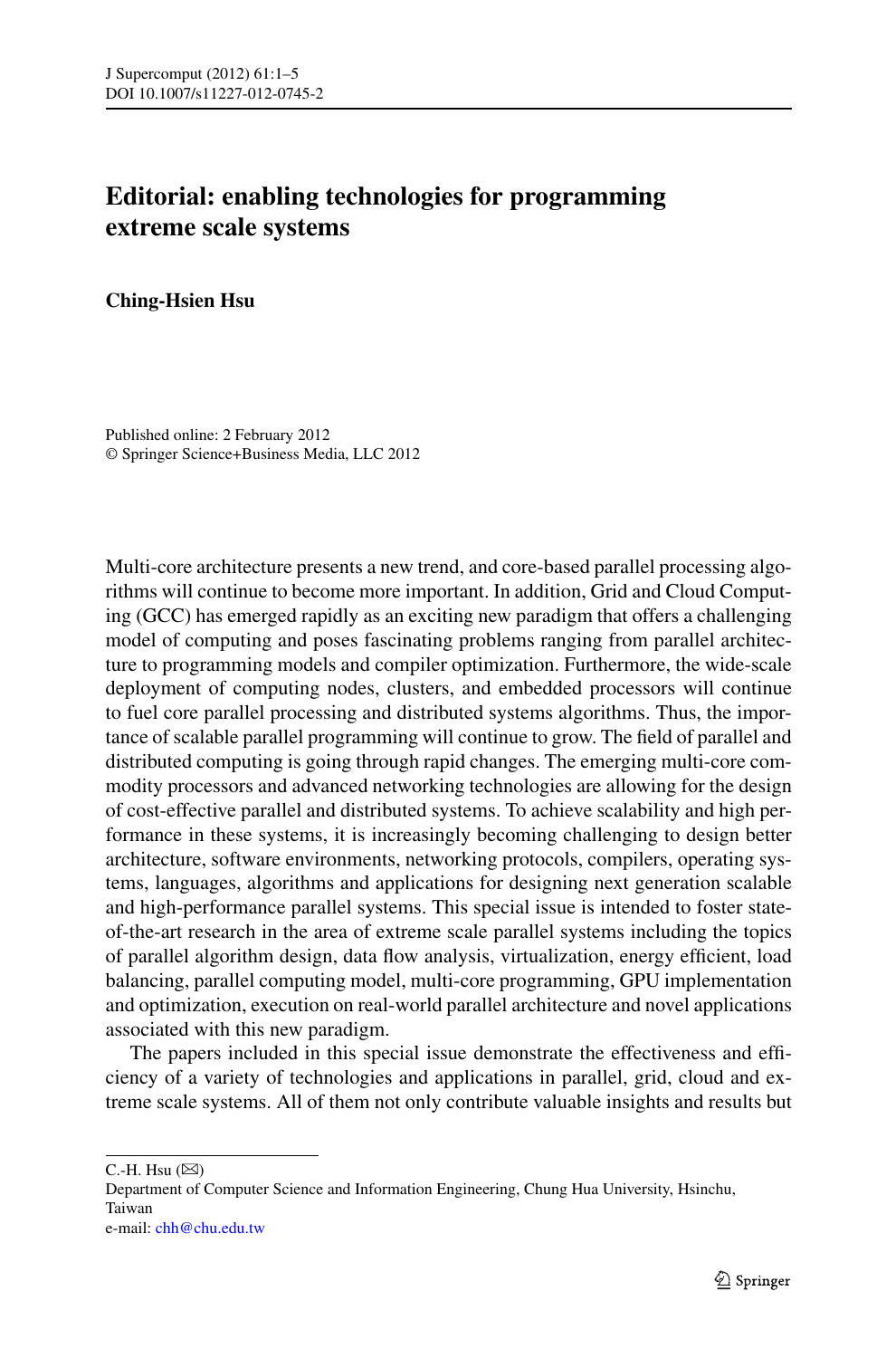also have particular relevance to the high-performance computing community. They also present high-quality results for tackling problems arising from the ever-growing scalable computing technologies.

The first paper by Byoung Uk Kim entitled "Data Flow Analysis for Anomaly Detection and Identification Toward Resiliency in Extreme Scale Systems" presents innovative concepts for anomaly detection and identification, analyzing the duration of pattern transition sequences of an execution window. The author uses a threedimensional array of features to capture spatial and temporal variability to be used by an anomaly analysis system to immediately generate an alert and identify the source of faults when an abnormal behavior pattern is captured, indicating some kind of software or hardware failure. Experimental results show a detection rate of above 99.9% with no occurrences of false alarms for a wide range of scenarios, and accuracy rate of 100% with short root cause analysis time.

The second paper by Xuanhua Shi, Hai Jin, Hongbo Jiang, Xiaodong Pan, Dachuan Huang and Bo Yu entitled "Toward Scalable Web Systems on Multi-core Clusters: Making Use of Virtual Machines" proposes design of a VM-based Web system on multi-core clusters. The VM-based Web system is scheduled by LVS, and the Web server implementation uses Tomcat. The authors have developed a set of virtual machine management toolkit, called VNIX, that facilitates the administration of virtual machines on clusters. The VNIX can be used to deploy VMs with LVS and Tomcat, and to improve the resource utilization of multi-core cluster. This study conducted extensive experiments to compare the performance of a VM-based Web system and a classical Web system on physical machines. The results show that VMbased Web systems works about three times faster than classical Web systems on the same multi-core clusters, and the error rate of the client requests to the VM-based Web systems is about 20% of that of classical Web systems.

The third paper by Mohsen Sharifi, Hadi Salimi and Mahsa Najafzadeh entitled "Power-Efficient Distributed Scheduling of Virtual Machines using Workload-Aware Consolidation Techniques" proposed an algorithm to schedule the workload of a set of virtual machines (VMs) to a set of physical machines (PMs) in a data center. The goal was to minimize total energy consumption by considering the conflicts between processor and disk utilizations and the costs of migrating VMs. To identify the conflicts, the authors presented four models, namely the target system model, the application model, the energy model and the migration model. Given that workload conflicts in virtualized environments depends on many factors such as the virtualization software, the authors carried out three set of experiments on their configured KVM target infrastructure to measure the performance isolation of VMs in three types of workload: processor intensive workloads, disk intensive workloads, and consolidation of disk and processor intensive workloads. They also presented a consolidation fitness (CF) criterion that the proposed scheduler used to merit the consolidation of a set of VMs on a PM before deciding on any particular scheduling of VMs. The experimental results showed 24.9% power savings compared to two other methods.

The fourth paper, by Wei-Jen Wang, Yue-Shan Chang, Cheng-Hui Wu and Wei-Xiang Kang entitled "A Self-Adaptive Computing Framework for Parallel Maximum Likelihood Evaluation", presents a self-adaptive and parallelized maximum likelihood evaluation (MLE) framework that consists of a master process and a set of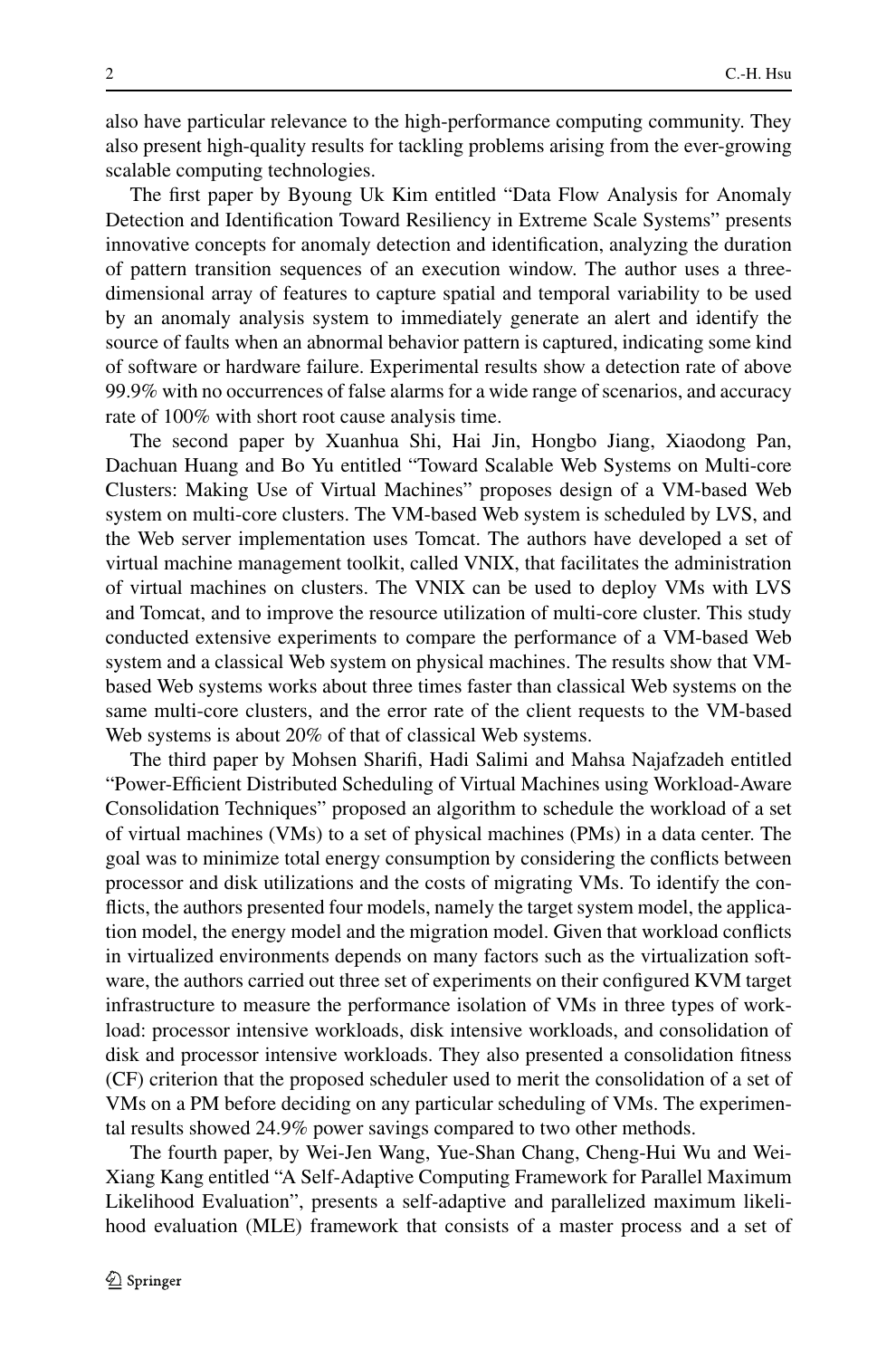worker processes on a distributed environment. The workers are responsible for computing tasks, while the master needs to merge the computing results, to initiate or to terminate another computing iteration, and to decide how to re-distribute the computing tasks to workers. Given a statistics model, the proposed MLE framework can iteratively fine-tune the model parameters to fit the observed data items, and re-distribute the workload of computation to the worker processes. The experimental results show that not only the proposed framework can adapt to environmental changes, but also the proposed framework is effective; even in a stable environment that is dedicated for one application.

The fifth paper by Zhiyong Yuan, Weixin Si, Xiangyun Liao, Zhaoliang Duan, Yihua Ding and Jianhui Zhao entitled "Parallel Computing of 3D Smoking Simulation Based on OpenCL Heterogeneous Platform" introduces OpenCL to implement a real-time smoking simulation in a virtual surgery training simulation system. The Computational Fluid Dynamics (CFD) was adopted to construct the real-time smoking simulation model based on the Navier-Stokes (N-S) equations of incompressible fluid under the condition of normal temperature and pressure. By introducing OpenCL parallel computing model, the authors proposed 3D smoking simulation parallel computing model based on OpenCL and designed the parallel algorithm based on OpenCL according to the GPU platform property. The experimental results show that the proposed smoking simulation model and parallel computing algorithm can meet the requirements of timeliness and visual effect of a real-time physical model.

The sixth paper by Jia-Jhe Li, Chung-Kai Chen, Tung-Yu Wu and Jenq-Kuen Lee entitled "Case Study: Stereo Vision Experiments with Multi-core Software API on Embedded MPSoC Environments" describes a case study on the parallelization of belief propagation for stereo matching using the "Multi-core Software APIs" (MSA) on embedded MPSoC environments. MSA is a library-based middleware providing an asynchronous remote procedure call (RPC) mechanism. It supplies a functionoffloading programming model to hide the underlying inter-processor communication and configuration detail from programmers. MSA provides a set of streamspecific APIs for supporting a streaming function remoting mechanism on heterogeneous multi-core architectures. The experiments show that the belief propagation method for stereo matching can be adapted from a single core program to a multi-core one for embedded MPSoC environments rapidly.

The seventh paper by Jingun Hong, Kirak Hong, Bernd Burgstaller and Johann Blieberger entitled "StreamPI: A Stream-Parallel Programming Extension for Object-Oriented Programming Languages" proposed a stream-parallel programming abstraction to extend object-oriented programming languages with streamprogramming facilities. It provides a class-hierarchy for actor-specification that is embedded in an object oriented host language. Actors use the underlying run-time system through a language-specific binding. The run-time system itself is language independent and manages actor allocation, stream graph creation and stream program execution on multi-core architectures. Implementation of StreamPI on Intel multicore architectures for C++ and Ada 2005 shows the effectiveness on an Intel Xeon X7560 server with 2 CPUs and 8 cores per CPU.

The eighth paper by Roberto R. Exposito, Guillermo L. Taboada, Juan Tourino and Ramon Doallo entitled "Design of scalable Java message-passing communications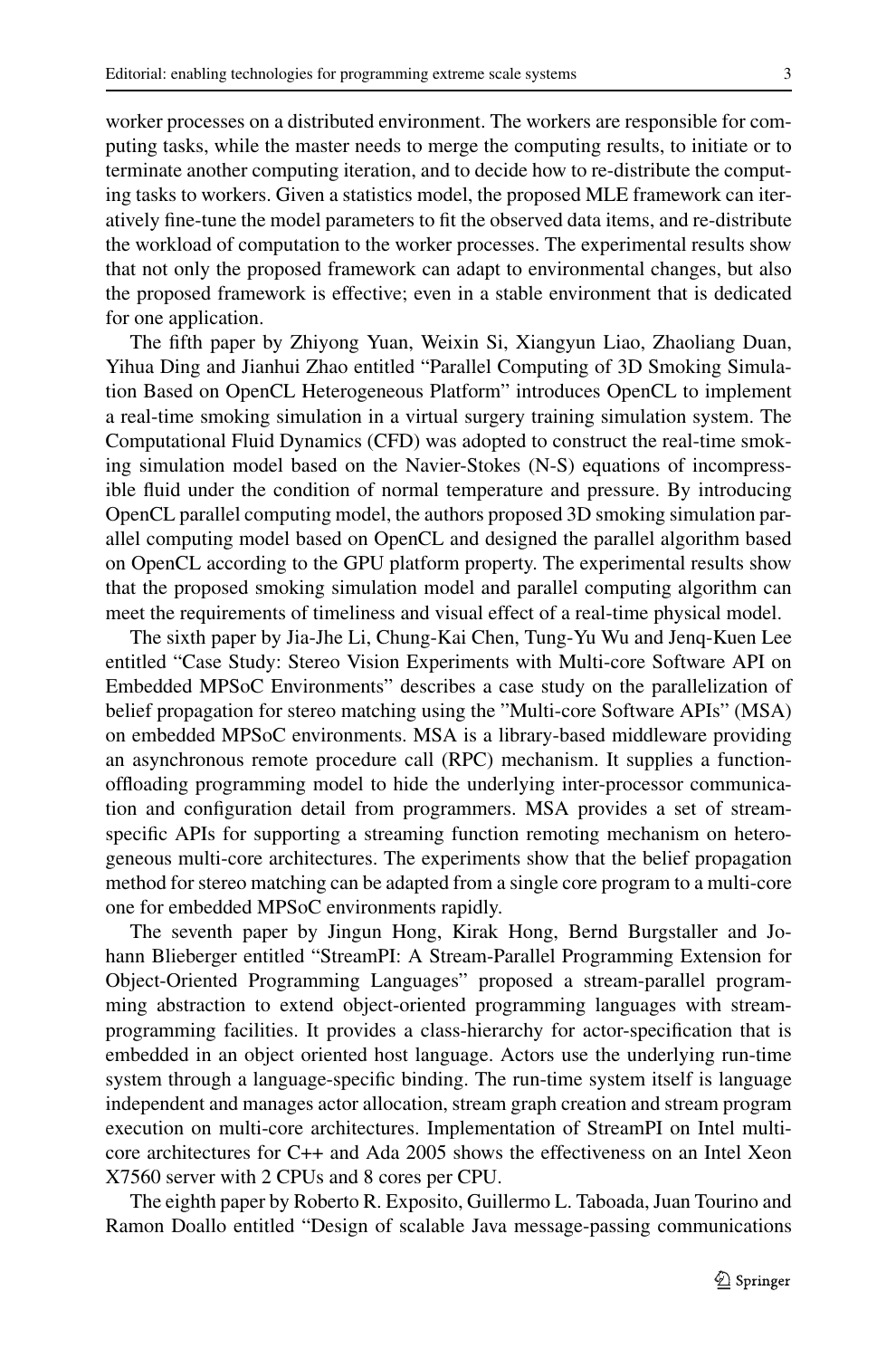over InfiniBand" presents a scalable and efficient low-level Java message-passing device for communication on InfiniBand systems. The increase in the number of cores per system demands languages with built-in multithreading and networking support, such as Java, as well as scalable and efficient communication middleware that can take advantage of multi-core systems. The developed communication middleware increases Java applications performance on clusters of multi-core processors interconnected via InfiniBand. The performance evaluation on an InfiniBand multi-core cluster has shown that the middleware obtains start-up latencies and bandwidths similar to MPI performance results, obtaining in fact up to 85% start-up latency reduction and twice the bandwidth compared to previous Java middleware on InfiniBand.

The ninth paper by Fanyang, Naixue Xiong and Jong Hyuk Park entitled "A Selfadaptive K Selection Mechanism for Re-Authentication Load Balancing in Large Scale Systems" studied the IEEE 802.16e's re-authentication definition and proposed a self-adaptive K value selection scheme for optimizing load balancing in large scale network system. The proposed mechanism takes the cost of authentication into consideration not only at the server end, but also at the client end. This scheme could minimize the total cost and resolve the limitation in current schemes. The simulation results and relevant analysis demonstrate that such a scheme is effective in terms of the total cost of authentication, master Key renewal, and good security.

The tenth paper by Keqin Li entitled "Optimal Configuration of a Multicore Server Processor for Managing the Power and Performance Tradeoff" studied the problem of power and performance management for a multi-core server processor in a cloud computing environment by optimal server configuration for a specific application environment. This study provides several valuable concluding remarks, such as that cores should be managed in a centralized way to provide the highest performance; for a given server speed constraint, fewer high-speed cores perform better than more lowspeed cores; or a given power consumption constraint, there is an optimal selection of server size and core speed; for a given task response time constraint, there is an optimal selection of server size and core speed.

The eleventh paper by Jonathan Cazalas and Ratan Guha entitled "Leveraging Computation Sharing and Parallel Processing in Location-Dependent Query Processing" introduces an efficient and scalable system for monitoring continuous queries by leveraging the parallel processing capability of the Graphics Processing Unit. The authors examine a naive CPU-based solution for continuous range-monitoring queries, and then extend this system using the GPU. In addition, the authors propose a view oriented approach of the location database, thereby reducing computation costs by exploiting computation sharing amongst queries requiring the same view. This study shows that by exploiting the parallel processing power of the GPU, we are able to significantly scale the number of mobile objects, while maintaining an acceptable level of performance.

In the last paper by Victor Malyshkin and Vladislav Perepelkin "Optimization Methods of Parallel Execution of Numerical Programs in the LuNA Fragmented Programming System", methods and algorithms of optimizing the execution of fragmented programs are proposed to be included into the LuNA fragmented programming language, compiler, generator and run-time system. These optimizations provide a hardware undependable representation of numerical algorithms and their portability among a wide range of multi-computers. The numerical algorithms exploit